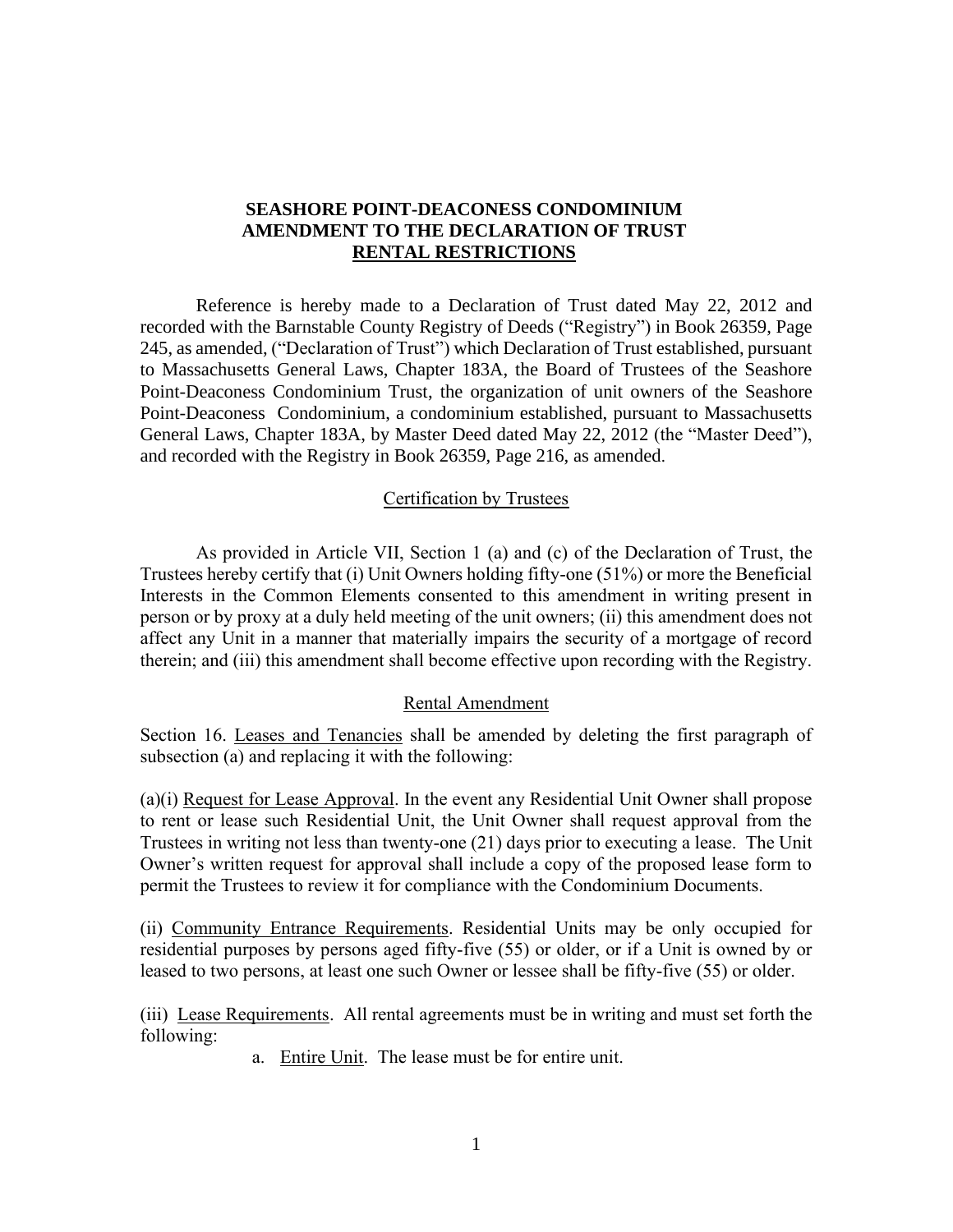- b. Minimum Six-Month Term. Each lease term shall be for a fixed term of not less than six (6) months, whether an initial lease or lease amendment. No short-term rentals are allowed.
- c. One Lease Per Year. Owners may only enter into one lease agreement per calendar year for their unit.
- d. Residential Une Only. No Unit shall be leased for non-residential purposes, including, but not limited to: (i) internet websites such as AirBNB, HomeToGo, FlipKey, HomeAway and VRBO and other websites that offer similar services; (ii) so-called time sharing programs or purposes whereby a Unit Owner sells, leases, licenses or otherwise grants an interest or a right of occupancy in or to any such Unit or portion thereof for one or more fixed or floating intervals including, without limitation, so-called time span ownership, interval ownership, vacation or other time-sharing licenses or lease programs or purposes; (iii) commercial purposes/corporate housing
- e. No Subleases. No tenant shall have the right to assign, transfer, license or sublease (in whole or in part or parts

(iv) Tenants Subject to Condominium Documents. Tenants shall be subject to the Master Deed and the Declaration of Trust, and all schedules and exhibits thereto, including, but not limited to, the rules and regulations and restrictions on use of the buildings and units. Each Unit Owner who rents or leases a Unit in the Condominium shall provide that Tenant with a copy of the Condominium Documents and the Tenant, through the Unit Owner, must provide the Trustees with a certificate in which they acknowledge receipt of the Condominium Documents and agree to comply with all applicable provisions of the Condominium Documents. Each Unit Owner who rents or leases a Unit is responsible for providing any amendments of the Condominium Documents to the Tenants.

(v) No Landlord-Tenant Relationship**.** In no event shall a landlord/tenant relationship exist between the Trustees and any Tenant, and, in all instances, the Unit Owner shall be considered the sole landlord under the Lease. The Trustees shall never be bound or estopped by and shall never be deemed to have consented to or ratified, any provisions of any agreements between Tenant and Landlord.

(vi) Insurance. Tenant shall, throughout the term and any subsequent renewal period(s), if any, obtain and maintain, or cause to be obtained and maintained, in full force and effect, a standard renter's insurance policy and general liability insurance policy providing adequate coverage, which policies shall both contain a waiver of subrogation against the Board of Trustees, the officers, directors, agents, and employees thereof.

(vii) Rental Processing Fees**.** The Trustees shall be authorized from time to time to establish and charge reasonable fees in connection with administering the rental restrictions, including but not limited to registering Tenant information, move-in and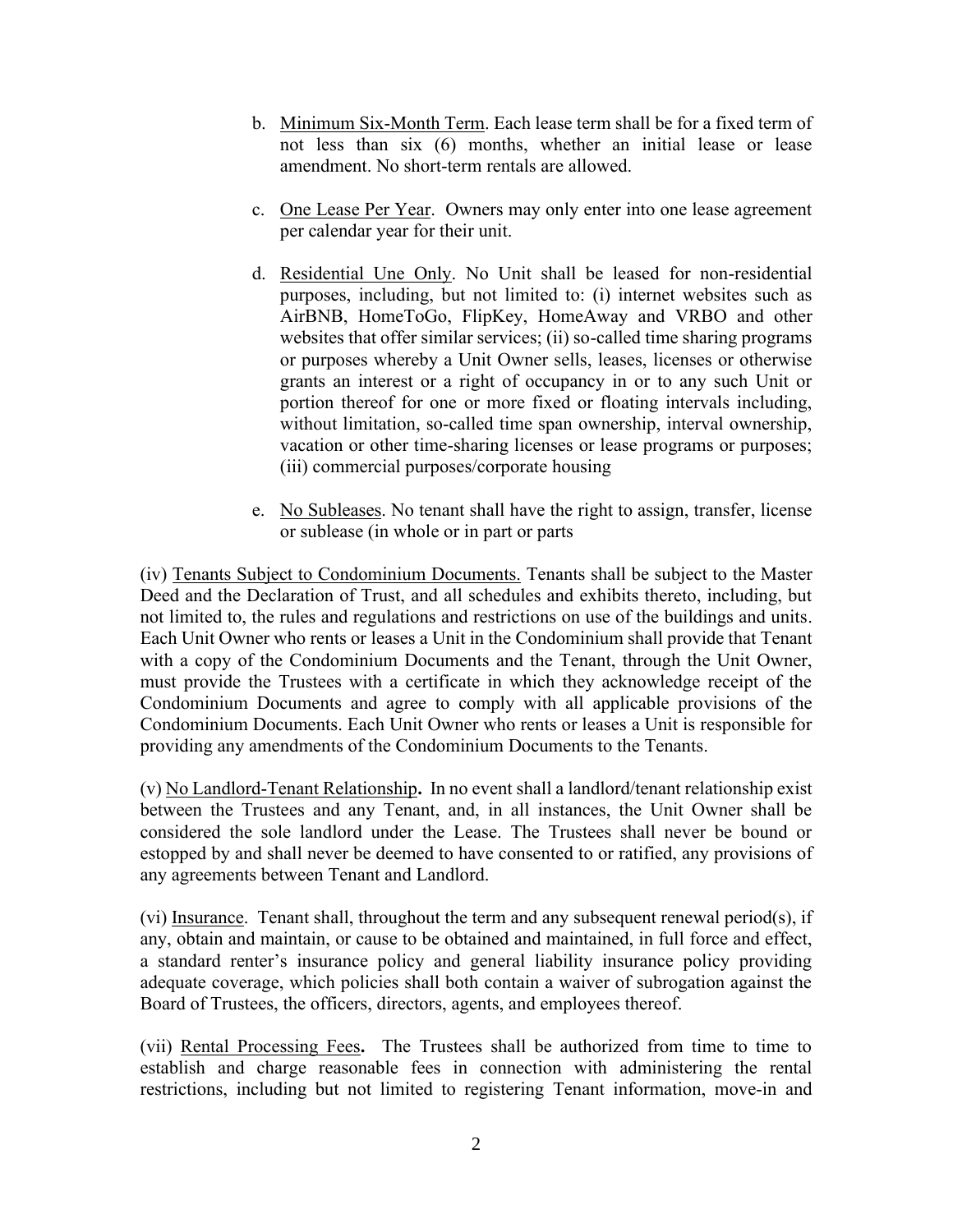move-out fees, and any administrative costs of such activities. Such fees shall be collectable as a Common Expense Assessment against the Unit and its Owner.

[The following paragraph remains in full force and effect]

The foregoing provision of this Section 16 shall not apply to leases of Units by the Declarant or its successor that are governed by the provisions of the Affordable Rental Housing Agreement and Restriction referenced in Exhibit A of the Master Deed, which controls in the event of a conflict with the provisions of this Section 16. Each Service Unit Owner shall have the right to rent, let, lease, sublease, license or permit the use of all or any portion of a Service Unit to any one or more parties (including, without limitation the right to enter into a so-called "master lease'' of all or any portion of a Service Unit for use and operation in whole or in part on an integrated basis with property outside the Condominium), subject to the provisions of Section I 3(b) of the Master Deed, without the consent or approval of any other Unit owner or the Trustees; provided, however, a Service Unit Owner shall provide a list of all tenants, occupants, subtenants, and assignees of said Service Unit to the Trustees. The Garage Unit Owner and the Residential Storage Unit Owners shall have the right to sell Parking or Storage Easements or Licenses, as the case may be, and the right to rent, let, lease, sublease, license or otherwise use the Garage Unit or Residential Storage Areas, all as provided in the Master Deed, without further consent or approval.

(b) Each Unit Owner shall be responsible for and shall bear all costs and expenses (including reasonable attomeys1 fees and expenses) relating to any enforcement, eviction or similar proceedings resulting from the failure of the Unit Owner or any tenant or occupant claiming by, through or under such Unit Owner to comply with all of the applicable provisions and restrictions in the Condominium Documents, and until any and all of the same incurred by the Trustees are paid by such Unit Owner the same shall, without limitation, constitute a lien against such Unit Owner's Unit pursuant to the provisions of this Section 16 and Section 6 of Chapter 183A.

By execution of this Amendment, the Board of Trustees hereby agree that Declaration of Trust is hereby amended as set forth herein. Except to the extent amended hereby, all of the terms, provisions and conditions of the Declaration of Trust shall remain in full force and effect and are hereby ratified and reaffirmed as of the date first written above.

## [SIGNATURES BEGIN ON NEXT PAGE]